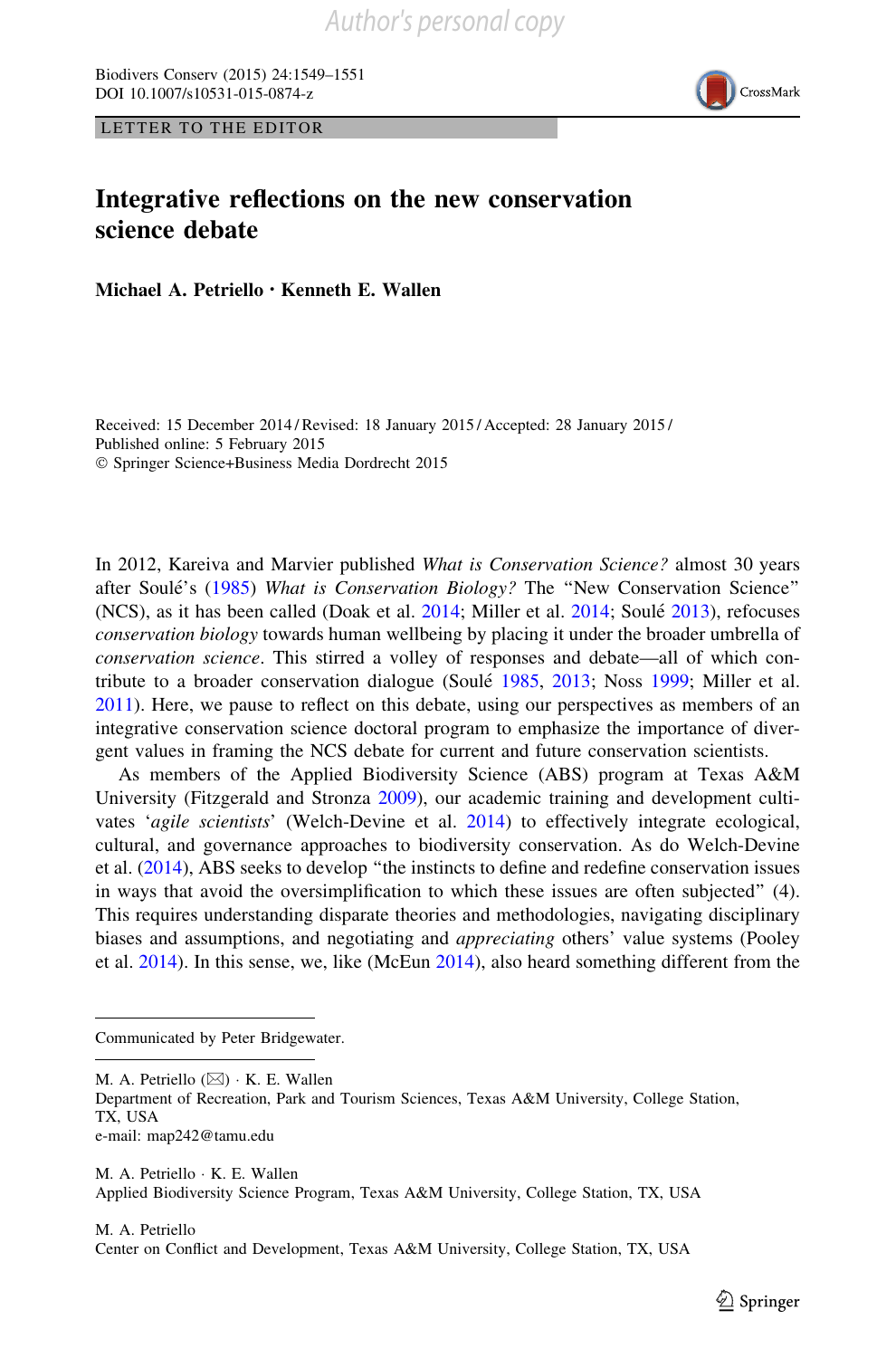emerging NCS debate. Mainly, the debate is a recapitulation of historically repeated differences in value systems which, on one hand, are often inseparable from the broader biodiversity conservation dialogue, but on the other, have unnecessarily divided conservationists into a dichotomy of 'biocentric' (nature-centered) or 'anthropocentric' (peoplecentered) factions.

The relationship between society and nature has been questioned for centuries and is largely driven by how researchers and practitioners use value systems to frame conservation's purpose and goals. Conservation biology is itself a 'mission-driven discipline' fueled by a set of functional and normative postulates (i.e. fundamental principles and values), with the normative postulate that biodiversity holds intrinsic value (Soulé 1985) as a core unifying pillar of the discipline. However, Noss (1999) observed that, ''one of the greatest strengths and weaknesses of conservation biology is that it is a normative, valueladen science'' (117). This is most clearly demonstrated by conservationists' evolving perspectives about humanity's place in nature changing over time but continually revolving around the longstanding dichotomy of 'people' and 'nature' (Mace 2014). For example, the ''New Conservation Debate'', which preceded the current NCS debate, with an explicit focus on values and ethics, separated conservationists into two broad camps: nature protectionists (i.e. conservationists with preservationist inclinations) and social conservationists (i.e. conservationists focused on human wellbeing) (Miller et al. 2011). The current debate echoes this dichotomy in its use of 'intrinsic value' to affirm or discredit others' views.

In the current debate, NCS opponents characterize Kareiva and Marvier's framework as challenging the intrinsic value of nature (Cafaro and Primack 2014; Doak et al. 2014; Soulé 2013). These scholars place *traditional* (biocentric) conservationists against *new* (anthropocentric) conservationists (Soulé 2013). For example, they have referred to NCS as a manifesto (Soulé  $2013$ ) or ideology (Miller et al.  $2014$ ) amounting to an "[im]mature conservation ethic'' (Noss et al. 2013, p. 242) that ''does not deserve to be labeled conservation" (Soulé 2013, p. 895). As such, NCS may further distance people from nature by rationalizing man-made ecosystems for human benefit (Miller et al. 2014). In other words, NCS critics argue this approach shifts conservationists from ''people and nature'' to "nature for people" (Mace 2014).

Proponents of NCS claim these critiques misinterpret their message. They assert NCS ''do(es) not demand that nature not be protected for its own sake'' (Kareiva 2014, p. 634). Yet, in their original proposal, Kareiva and Marvier (2012) marginally address this point by accurately but fleetingly acknowledging the key importance of intrinsic value, stating ''…we do not wish to undermine the ethical motivations of conservation action'' (p. 965). However, in their attempt to promote an ''integrative approach'' they have not thoroughly addressed the core value that Soulé (1985) predicted would encourage "endless scholarly debate'' (p. 732). If values, particularly intrinsic values, were fully addressed, we doubt Marvier (2014) would have questioned: "...why are people who love the diversity of plants and animals and habitats so afraid of a diversity of approaches and motivations within the conservation community?''

From our integrative conservation perspective, the NCS debate does advance scholarly understanding of conservation by reenacting and refreshing a well-documented and often unavoidable historical dichotomy in values. To mitigate further recapitulation and conflict, we recommend conservationists, of whatever bent, clearly articulate their assumptions and values to avoid oversimplified, reactionary, and counterproductive arguments (Pooley et al. 2014; Tallis and Lubchenco 2014). As represented by the ABS and similar programs, we promote integrative approaches to conservation which draw from both ''traditional'' and